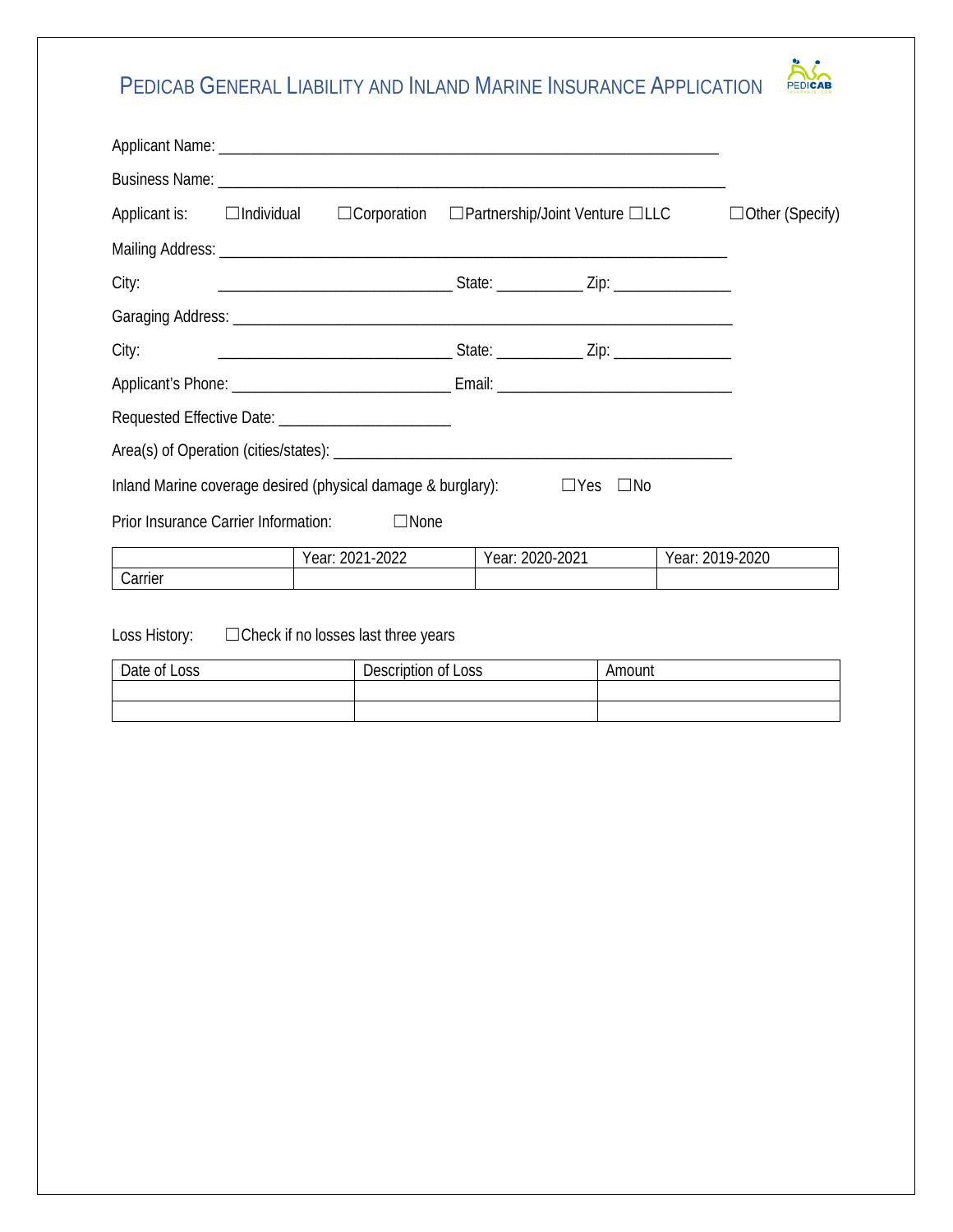## PEDICAB GENERAL LIABILITY AND INLAND MARINE INSURANCE APPLICATION



| $\#$           | Make | Model | Year | Serial# | Value | Single | Double               | Back-to-             |
|----------------|------|-------|------|---------|-------|--------|----------------------|----------------------|
|                |      |       |      |         |       | Bench  | Bench                | back                 |
| $\mathbf 1$    |      |       |      |         |       | $\Box$ | $\Box$               | $\Box$               |
| $\overline{2}$ |      |       |      |         |       | $\Box$ | $\Box$               | $\overline{\square}$ |
| 3              |      |       |      |         |       | $\Box$ | $\Box$               | $\Box$               |
| $\overline{4}$ |      |       |      |         |       | $\Box$ | $\overline{\square}$ | $\overline{\square}$ |
| 5              |      |       |      |         |       | $\Box$ | $\Box$               | $\Box$               |
| 6              |      |       |      |         |       | $\Box$ | $\Box$               | $\Box$               |
| $\overline{7}$ |      |       |      |         |       | $\Box$ | $\Box$               | $\Box$               |
| 8              |      |       |      |         |       | $\Box$ | $\overline{\square}$ | $\overline{\square}$ |
| 9              |      |       |      |         |       | $\Box$ | $\Box$               | $\Box$               |
| 10             |      |       |      |         |       | $\Box$ | $\Box$               | $\Box$               |
| 11             |      |       |      |         |       | $\Box$ | $\Box$               | $\overline{\square}$ |
| 12             |      |       |      |         |       | $\Box$ | $\Box$               | $\Box$               |
| 13             |      |       |      |         |       | $\Box$ | $\Box$               | $\Box$               |
| 14             |      |       |      |         |       | $\Box$ | $\Box$               | $\Box$               |
| 15             |      |       |      |         |       | $\Box$ | $\Box$               | $\Box$               |
| 16             |      |       |      |         |       | $\Box$ | $\Box$               | $\Box$               |
| 17             |      |       |      |         |       | $\Box$ | $\Box$               | $\Box$               |
| 18             |      |       |      |         |       | $\Box$ | $\Box$               | $\Box$               |
| 19             |      |       |      |         |       | $\Box$ | $\Box$               | $\Box$               |
| $20\,$         |      |       |      |         |       | $\Box$ | $\Box$               | $\Box$               |

## PEDICAB UNIT SCHEDULE